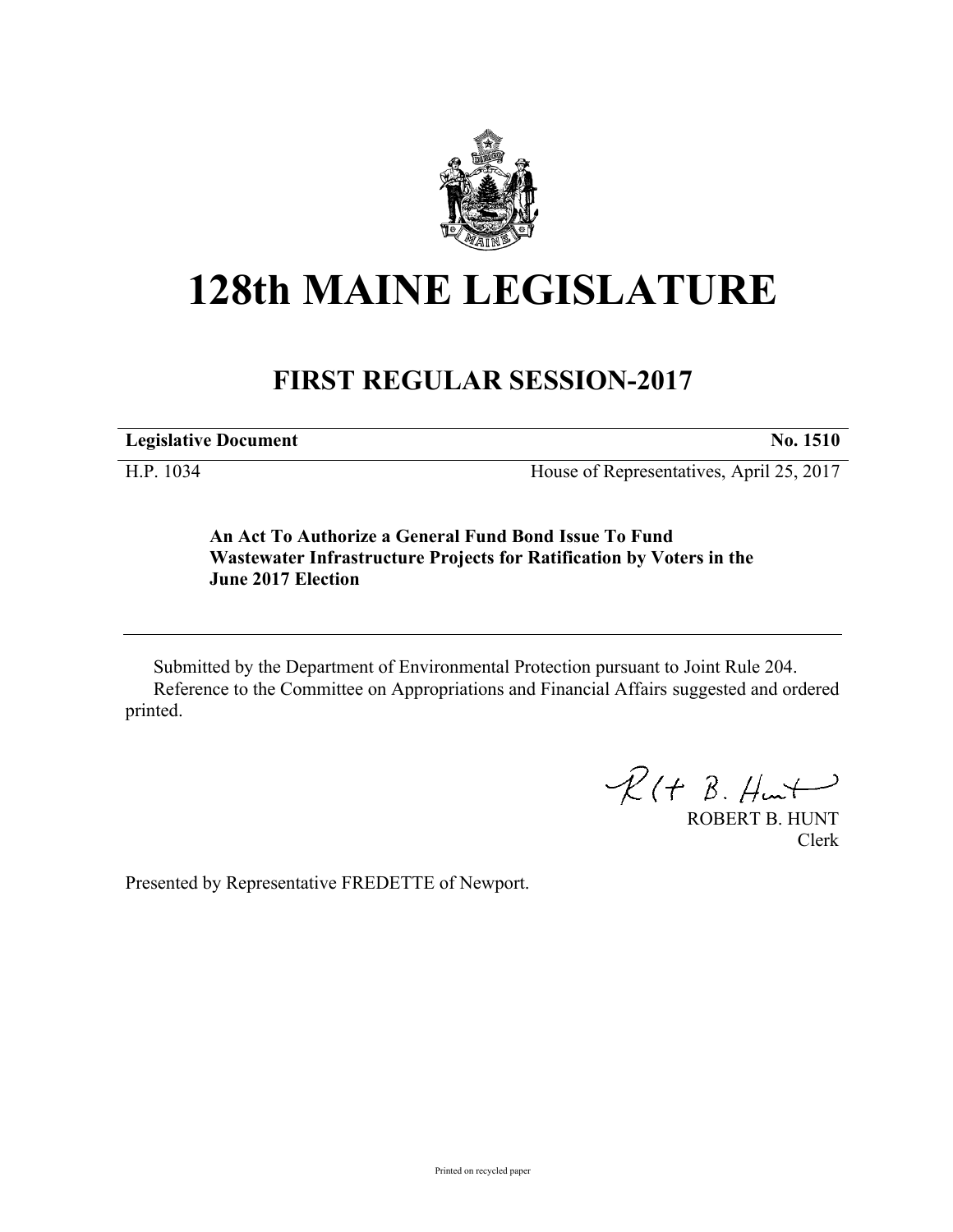**Preamble.** Two thirds of both Houses of the Legislature deeming it necessary in accordance with the Constitution of Maine, Article IX, Section 14 to authorize the issuance of bonds on behalf of the State of Maine to provide funds as described in this Act,

**Be it enacted by the People of the State of Maine as follows:**

 **Sec. 1. Authorization of bonds.** The Treasurer of State is authorized, under the direction of the Governor, to issue bonds in the name and on behalf of the State in an amount not exceeding \$50,000,000 for the purposes described in section 5 of this Act. The bonds are a pledge of the full faith and credit of the State. The bonds may not run for a period longer than 10 years from the date of the original issue of the bonds. At the discretion of the Treasurer of State, with the approval of the Governor, any issuance of bonds may contain a call feature.

 **Sec. 2. Records of bonds issued; Treasurer of State.** The Treasurer of State shall ensure that an account of each bond is kept showing the number of the bond, the name of the successful bidder to whom sold, the amount received for the bond, the date of 16 sale and the date when payable.

 **Sec. 3. Sale; how negotiated; proceeds appropriated.** The Treasurer of State may negotiate the sale of the bonds by direction of the Governor, but no bond may be loaned, pledged or hypothecated on behalf of the State. The proceeds of the sale of the bonds, which must be held by the Treasurer of State and paid by the Treasurer of State upon warrants drawn by the State Controller, are appropriated solely for the purposes set forth in this Act. Any unencumbered balances remaining at the completion of the project in this Act lapse to the Office of the Treasurer of State to be used for the retirement of general obligation bonds.

 **Sec. 4. Interest and debt retirement.** The Treasurer of State shall pay interest due or accruing on any bonds issued under this Act and all sums coming due for payment of bonds at maturity.

 **Sec. 5. Disbursement of bond proceeds from General Fund bond issue.**  The proceeds of the sale of the bonds authorized under this Act must be expended as designated in the following schedule under the direction and supervision of the Department of Environmental Protection.

- **ENVIRONMENTAL PROTECTION,**
- **DEPARTMENT OF**

- **Small Community Grant Program**
- Provides funds for grants to towns to help replace malfunctioning septic systems that are polluting coastal watersheds or causing a public nuisance.
- Total \$2,000,000 \$2,000,000 \$2,000,000 \$2,000,000 \$2,000,000 \$2,000,000 \$2,000,000 \$2,000 \$2,000 \$1,000 \$1,000 \$1,000 \$1,000 \$1,000 \$1,000 \$1,000 \$1,000 \$1,000 \$1,000 \$1,000 \$1,000 \$1,000 \$1,000 \$1,000 \$1,000 \$1,000 \$1,000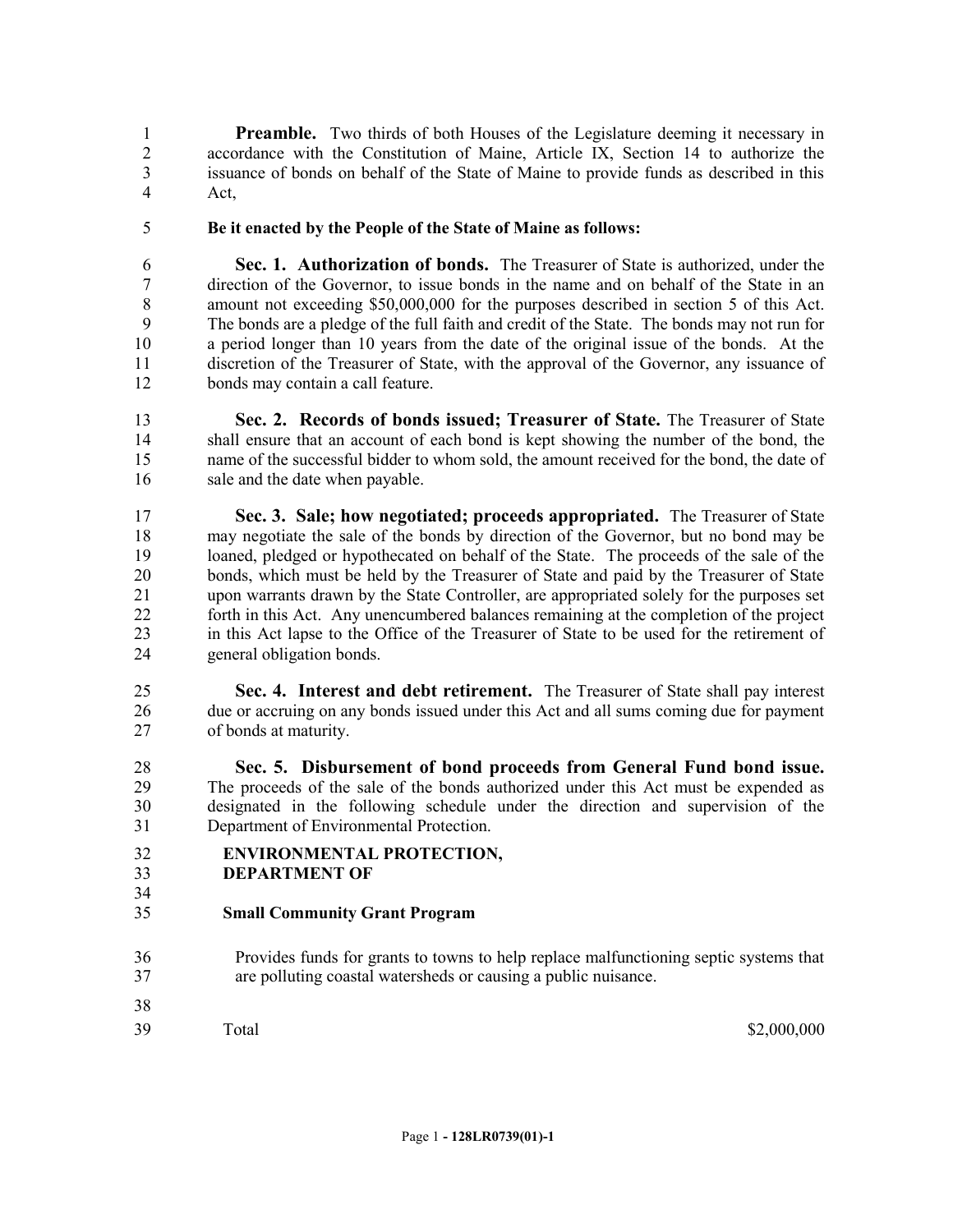## **Wastewater Treatment Facility Planning and Construction Grants**

 Provides funds for wastewater treatment facility planning, construction grants and hydrographic modeling in coastal watersheds, prioritizing areas with high-value shellfish resources.

 Total \$47,650,000

## **Overboard Discharge**

 Provides funds to assist homeowners whose homes are served by substandard or malfunctioning wastewater treatment systems, including straight pipe discharges, individual overboard discharge systems, subsurface wastewater disposal systems, septic tanks, leach fields and cesspools, which result in direct discharges of domestic pollutants to coastal watersheds.

  $\text{Total}$   $\$350,000$ 

 **Sec. 6. Contingent upon ratification of bond issue.** Sections 1 to 5 do not become effective unless the people of the State ratify the issuance of the bonds as set forth in this Act.

 **Sec. 7. Appropriation balances at year-end.** At the end of each fiscal year, all unencumbered appropriation balances representing state money carry forward. Bond proceeds that have not been expended within 10 years after the date of the sale of the bonds lapse to the Office of the Treasurer of State to be used for the retirement of general obligation bonds.

 **Sec. 8. Bonds authorized but not issued.** Any bonds authorized but not issued, or for which bond anticipation notes are not issued, within 5 years of ratification of this 26 Act are deauthorized and may not be issued, except that the Legislature may, within 2<br>27 vears after the expiration of that 5-vear period, extend the period for issuing any years after the expiration of that 5-year period, extend the period for issuing any remaining unissued bonds or bond anticipation notes for an additional amount of time not to exceed 5 years.

 **Sec. 9. Referendum for ratification; submission at election; form of question; effective date.** This Act must be submitted to the legal voters of the State at a statewide election held in June 2017 following passage of this Act. The municipal officers of this State shall notify the inhabitants of their respective cities, towns and plantations to meet, in the manner prescribed by law for holding a statewide election, to vote on the acceptance or rejection of this Act by voting on the following question:

 "Do you favor a \$50,000,000 bond issue to improve water quality, support the planning and construction of wastewater treatment facilities